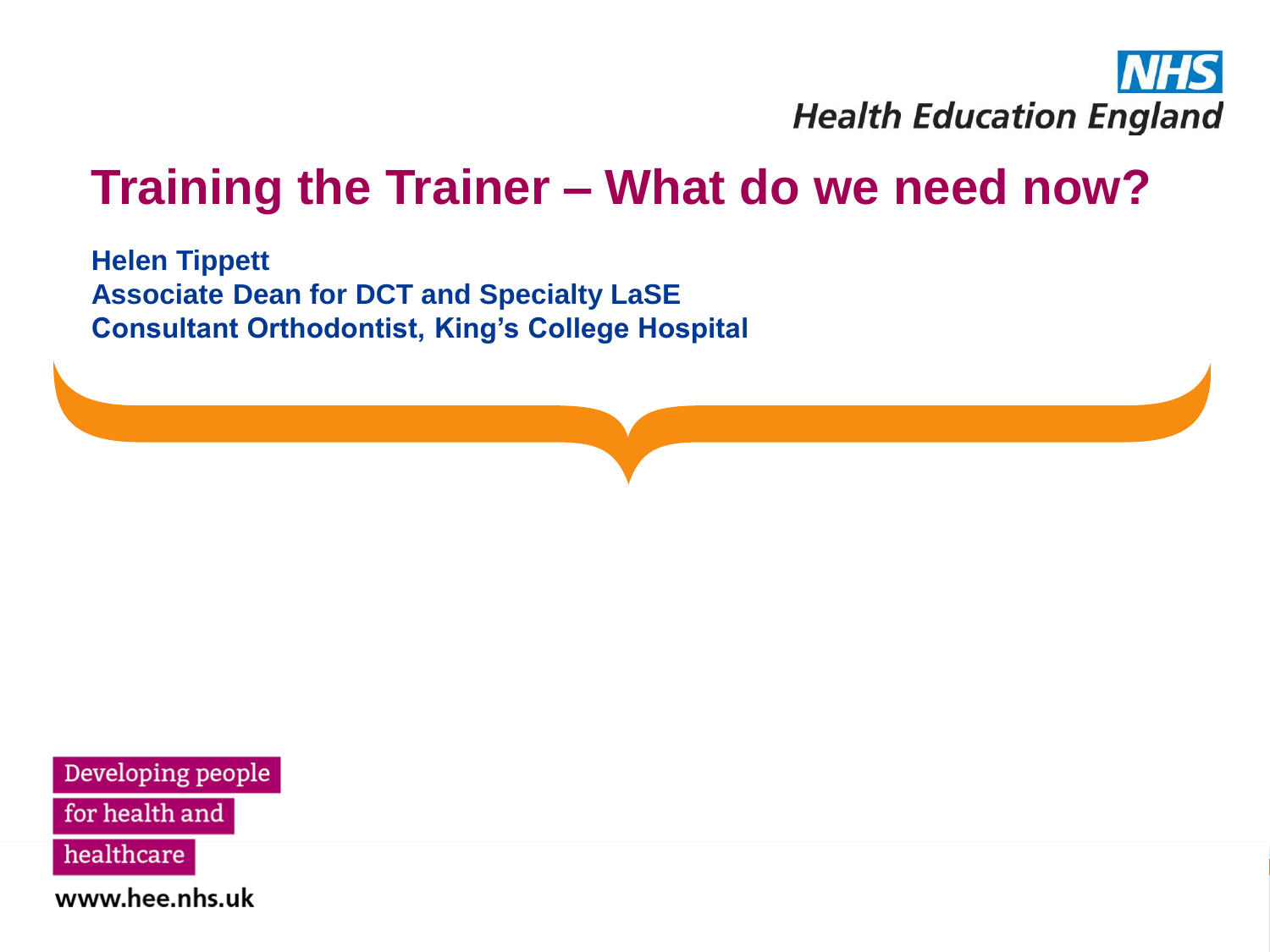

## **Training for Educational and Clinical Supervisors**

- Requirements
- Accreditation
- Accessing Training
- Trust Responsibilities
- Future Plans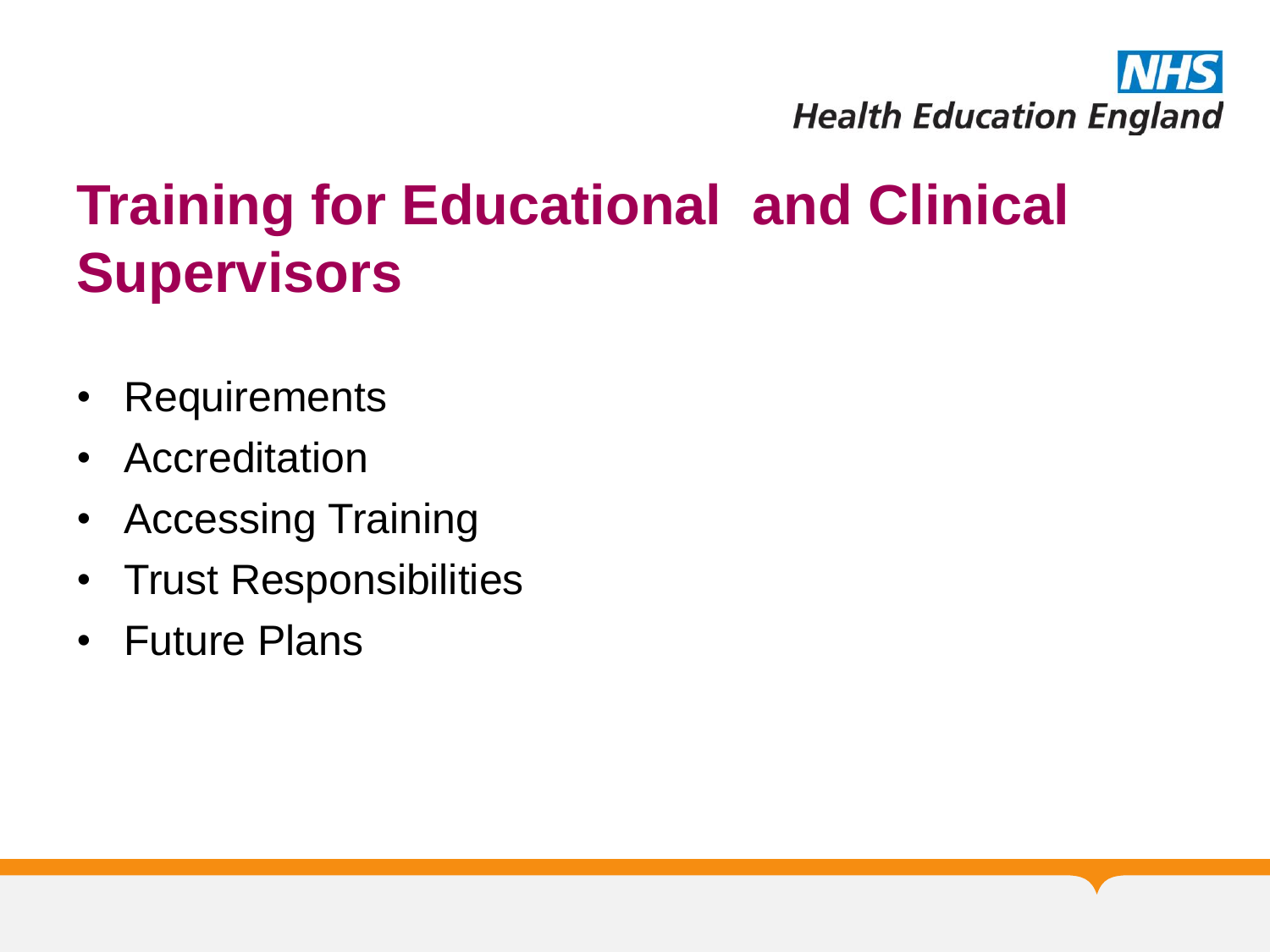

### **Educational Supervision**

- January 2010 mandatory for all ES to be selected and demonstrate an ability to fulfil their role:
	- July 2010 Accredited by Director PGMDE at KCH
	- July 2013 Re-accreditation meeting
	- May 2016 Re-accreditation meeting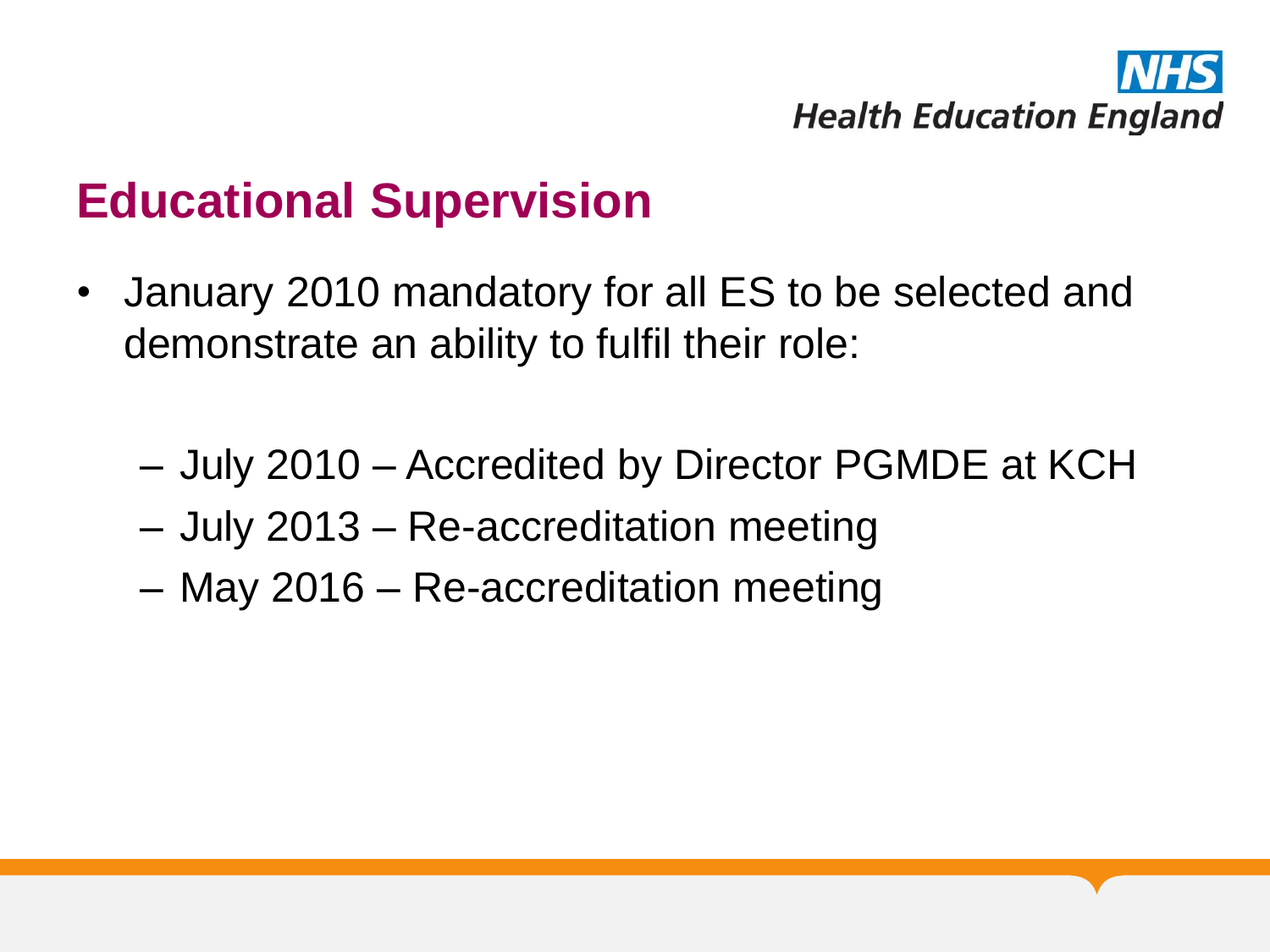**Health Education England** 

#### **Faculty Development**

#### **NHS**

**Health Education North Central and East London Health Education North West London Health Education South London** 

Developing people for health and healthcare



#### **Professional Development Framework**

for Clinical and Educational Supervisors in London **Update** 

2014

• Patient Safety

- Quality of Care
- Trainee knowledge, skills and professional attitudes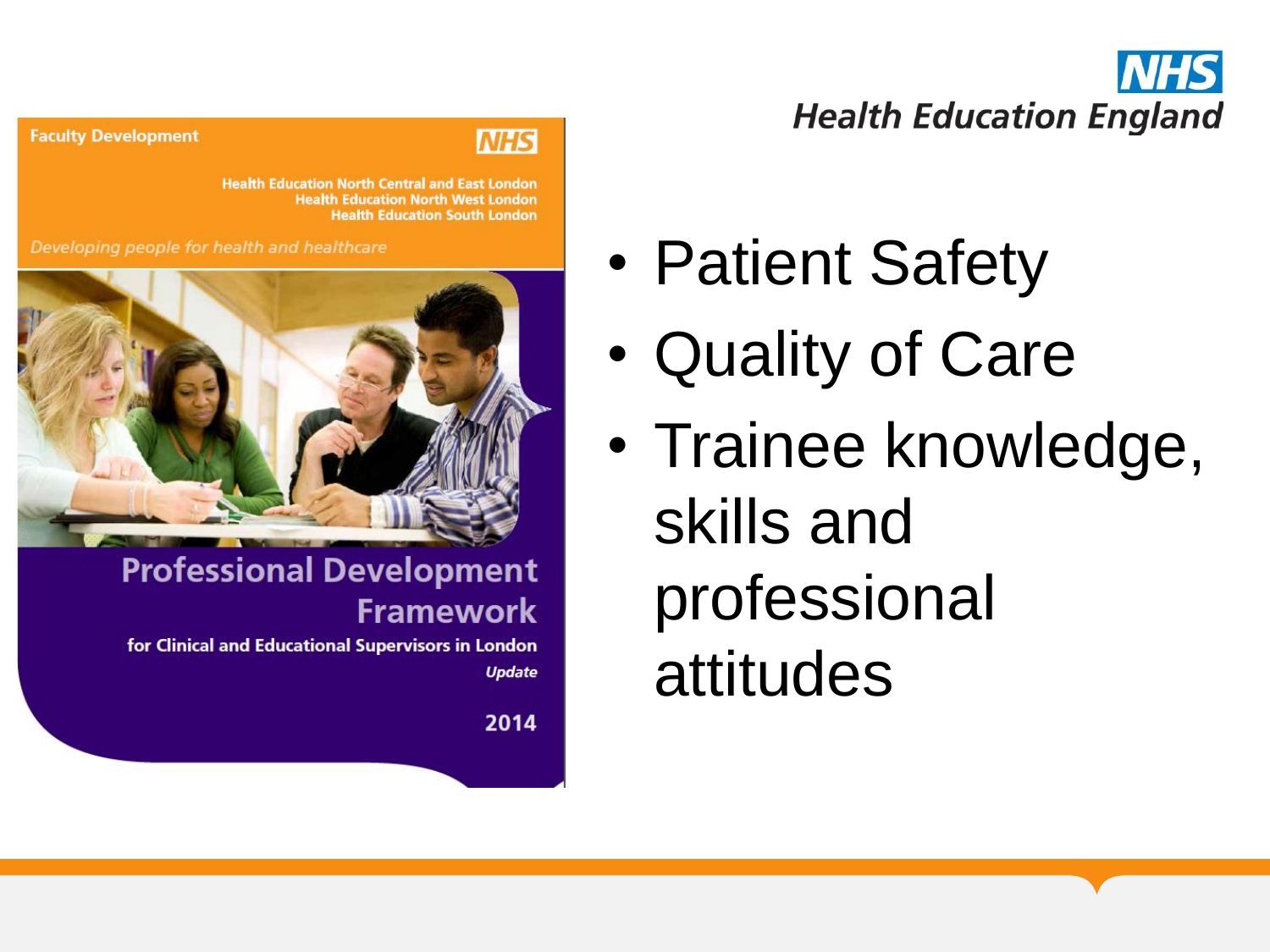

## **GMC Recognising and Approving Trainers: The Implementation Plan (GMC 2012)**

- July 2016 GMC will require supervisors to be fully compliant
- Trusts returning records with compliance rate of less than 90% against any given framework area will be highlighted as an area of concern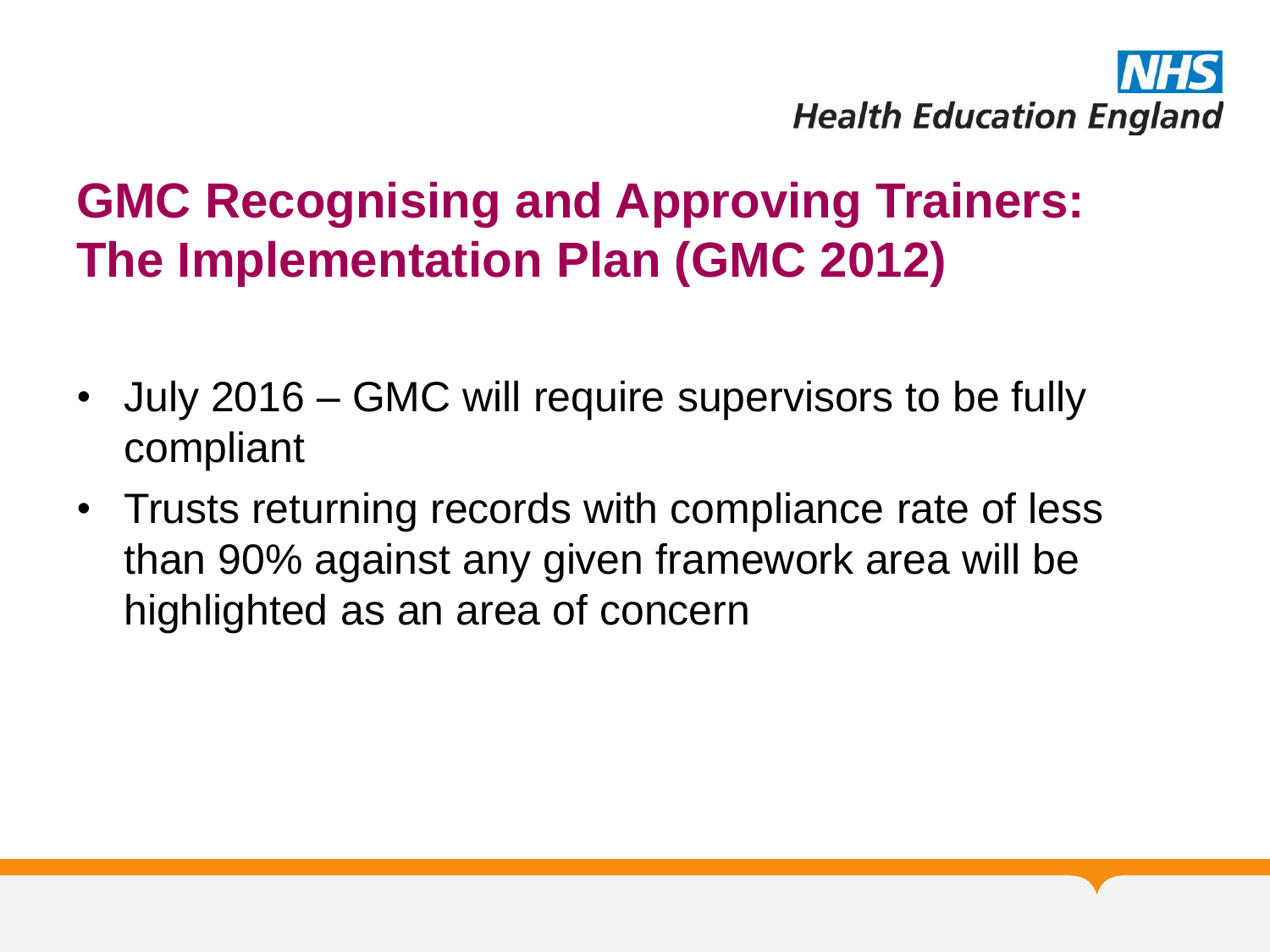

# **Educational and Clinical Supervision**

- Distinct roles
- BOTH selected and appropriately trained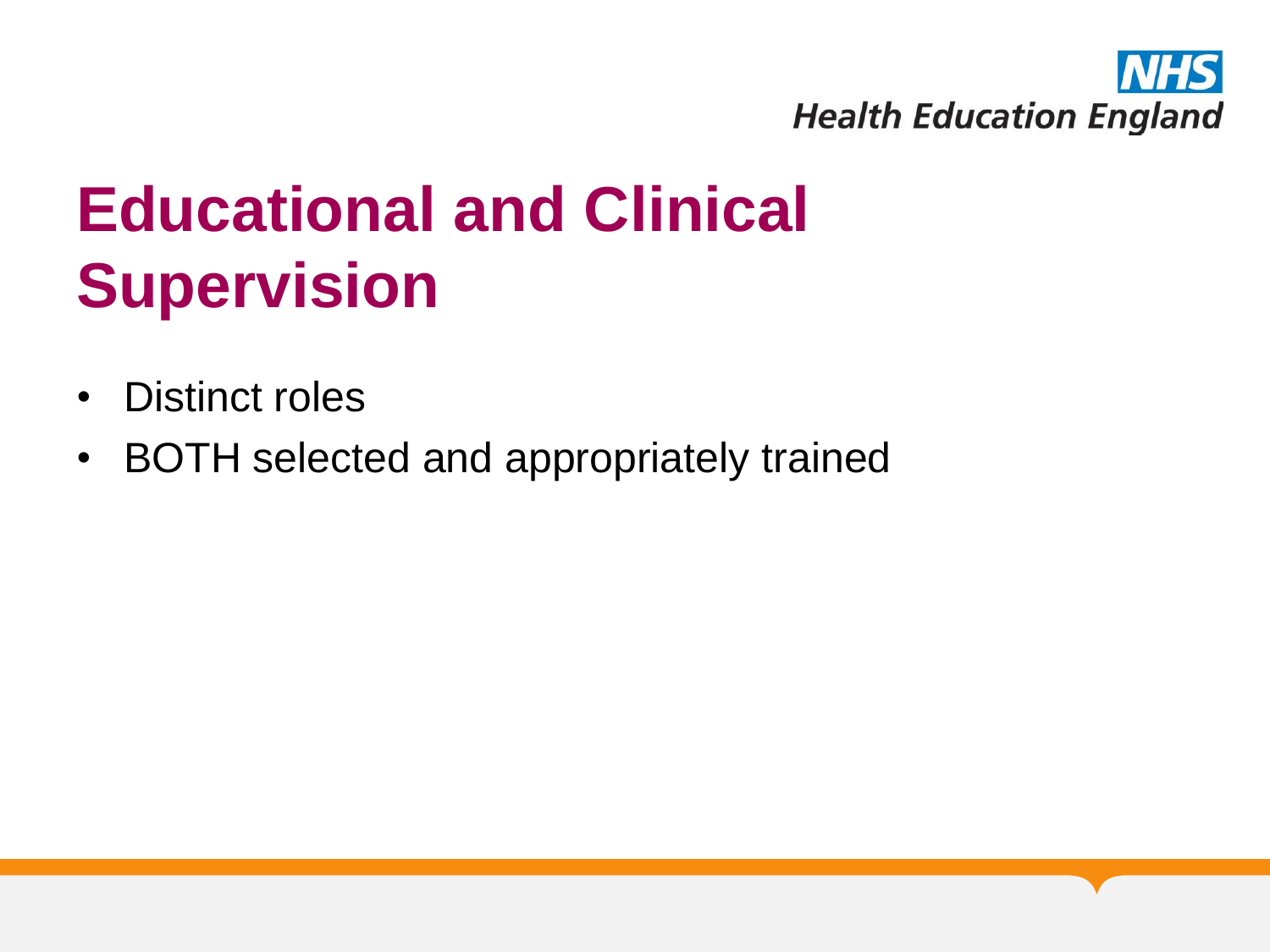## **Mandatory Training**

| 1. Ensuring safe and effective patient care through training                                                              |
|---------------------------------------------------------------------------------------------------------------------------|
| Balancing the needs of service delivery with education                                                                    |
| . Allowing trainees, when suitably competent, to take responsibility for care,<br>appropriate to the needs of the patient |
| Developing appropriate induction                                                                                          |
| 2. Establishing and maintaining an environment for learning                                                               |
| Creating a learning environment<br>٠                                                                                      |
| Identifying and planning learning opportunities<br>۰                                                                      |
| Dealing with diversity and providing equality of opportunity (update required three-<br>٠<br>yearly)                      |
| 3. Teaching and facilitating learning                                                                                     |
| Assessing learning needs<br>٠                                                                                             |
| Using a variety of methods to deliver the curriculum<br>٠                                                                 |
| Skills teaching<br>٠                                                                                                      |
| Developmental conversational skills, e.g. supervision, mentoring, coaching<br>٠                                           |
| 4. Enhancing learning through assessment                                                                                  |
| Principles of workplace-based assessment                                                                                  |
| Use of commonly used tools, e.g. mini-CEX, MSF<br>٠                                                                       |
| Giving effective feedback                                                                                                 |
| 5. Supporting and monitoring educational progress                                                                         |
| Setting and reviewing learning objectives<br>۰                                                                            |
| Purpose and processes of portfolios<br>٠                                                                                  |
| Annual review of competence progression<br>٠                                                                              |
| Identification, diagnosis and management of the trainee in difficulty                                                     |
| 6. Guiding personal and professional development                                                                          |
| Personal development planning                                                                                             |
| Career guidance and advice                                                                                                |
| 7. Continuing professional development as an educator                                                                     |
| Specific specialty and/or Foundation training requirements                                                                |

**NHS Health Education England**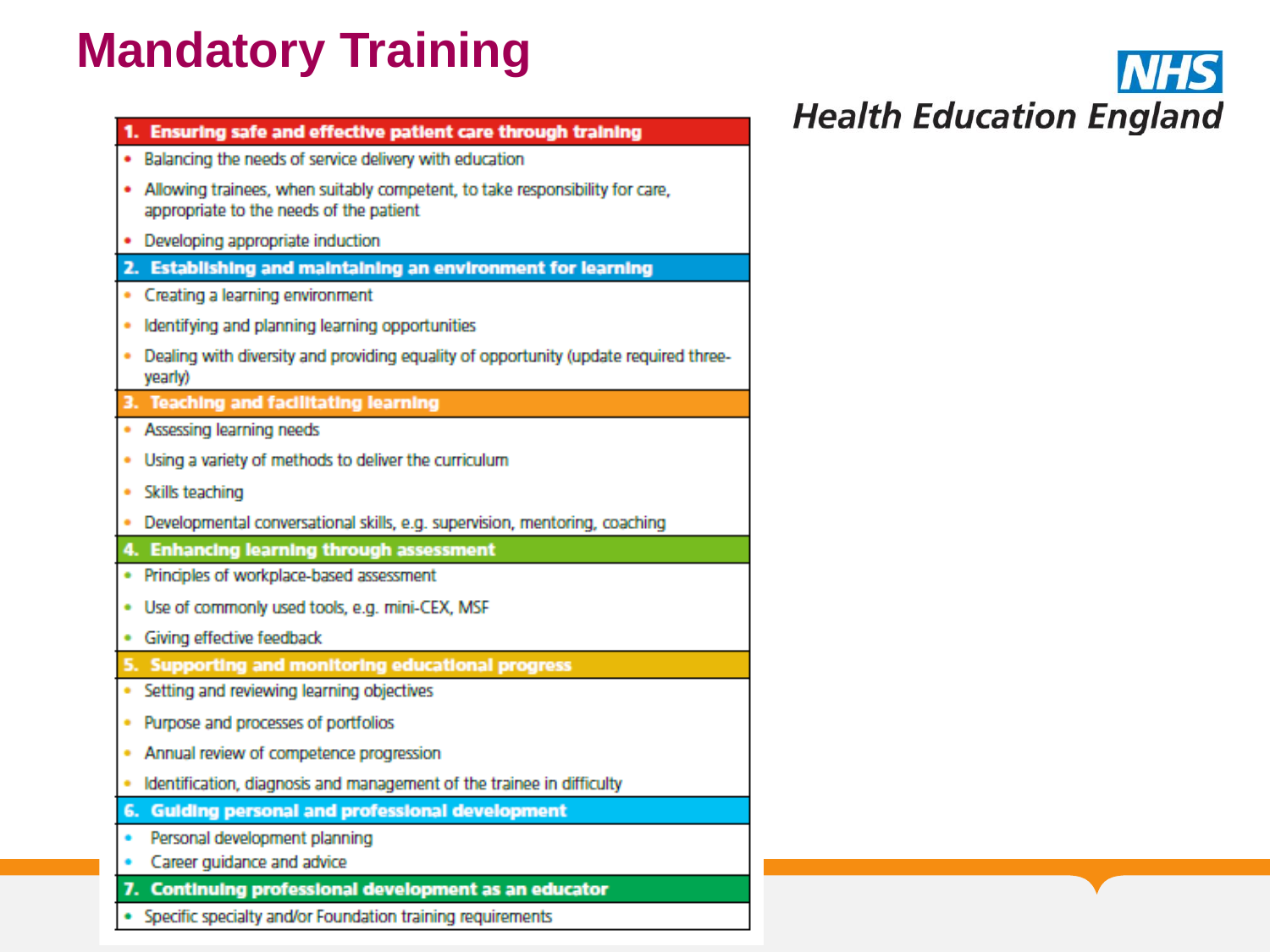

## **Framework Domains**

- Description of area
- Expectations of effective supervisor
- Hallmarks of excellence
- Evidence for accreditation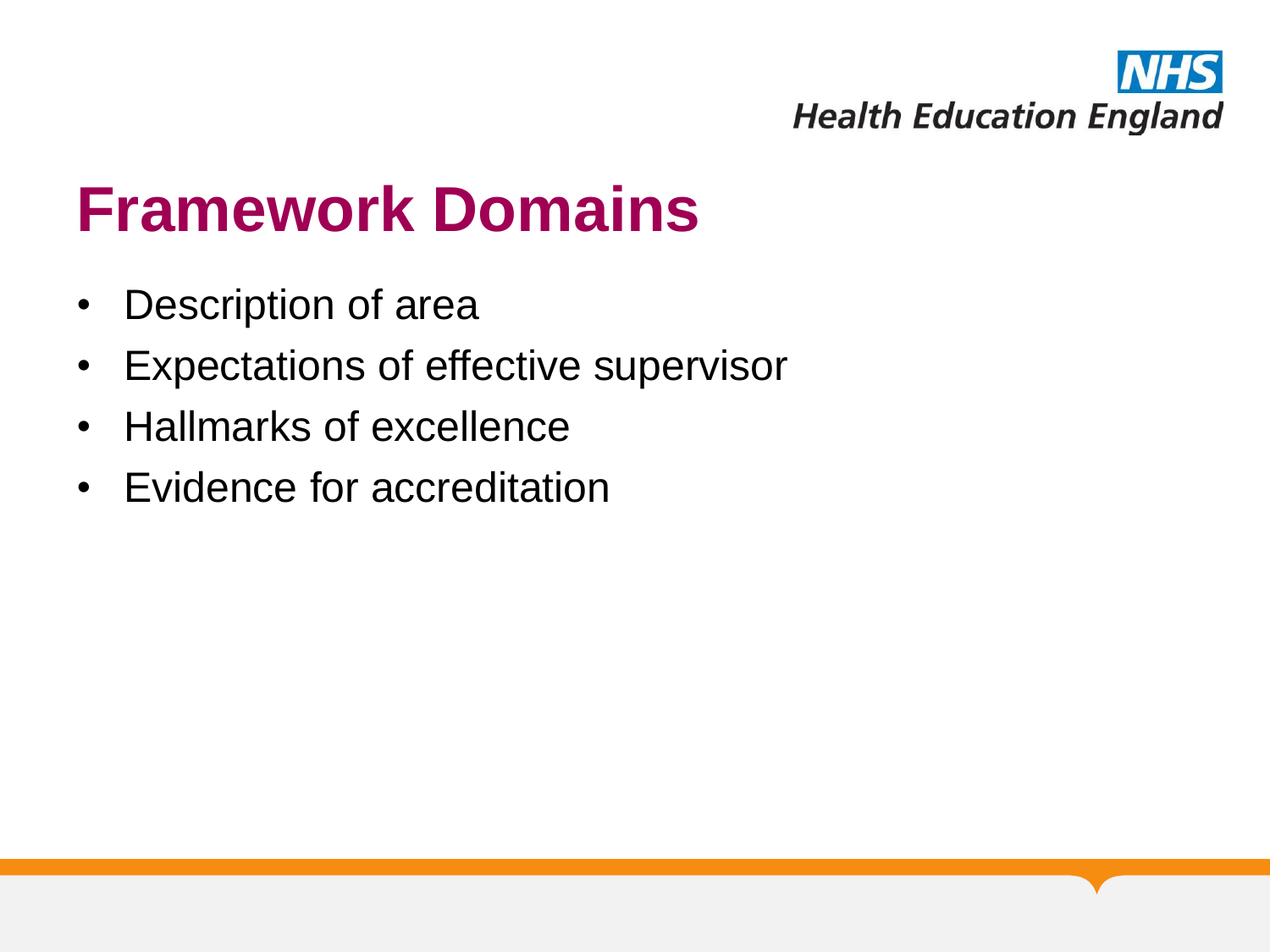

## **Mandatory Training**

• **Educational Supervisors** Domains 1-7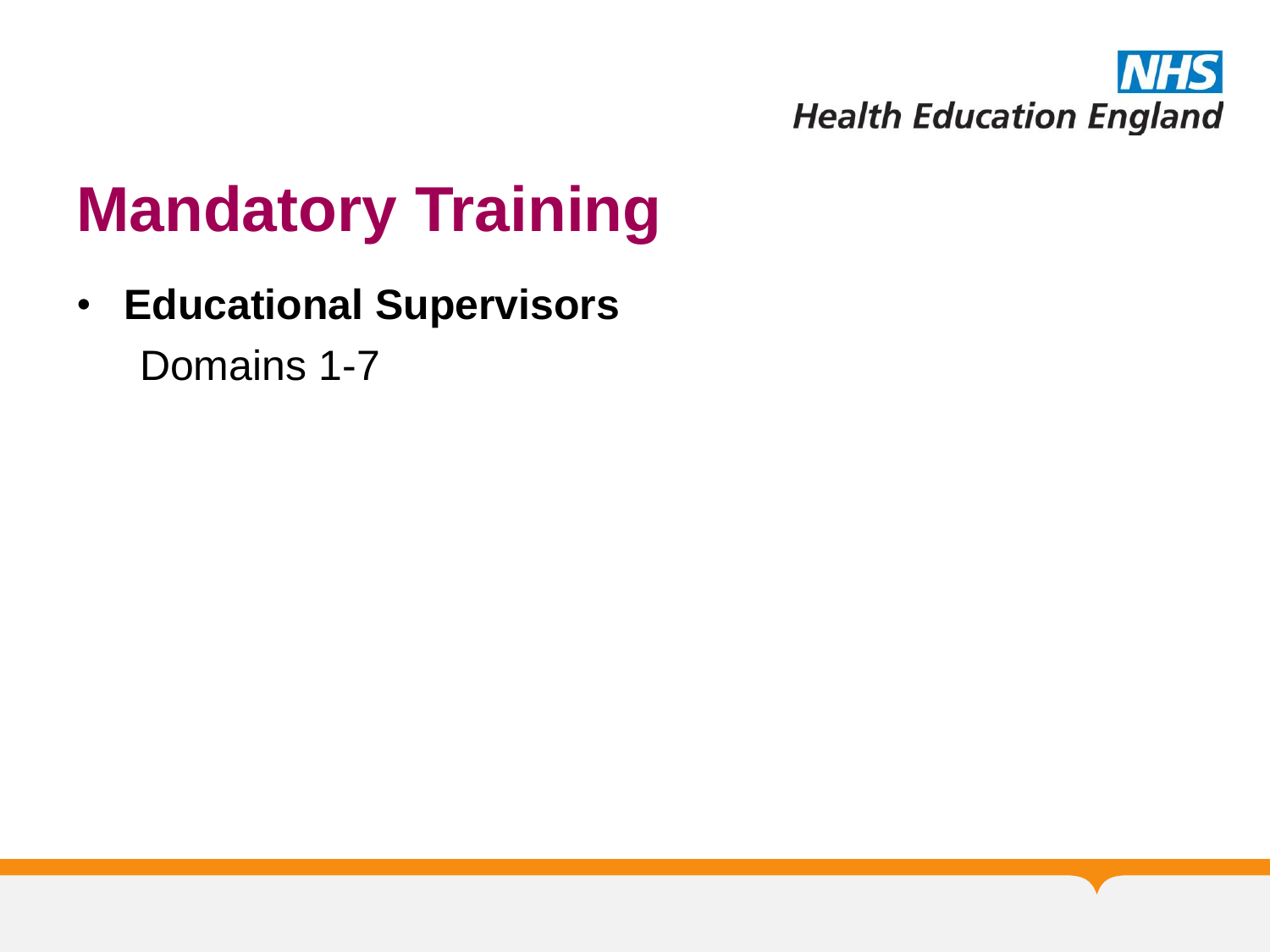

## **Selection and Reaccreditation**

- Director of PGMDE
- The Academy of Medical Educators
- Higher Education Academy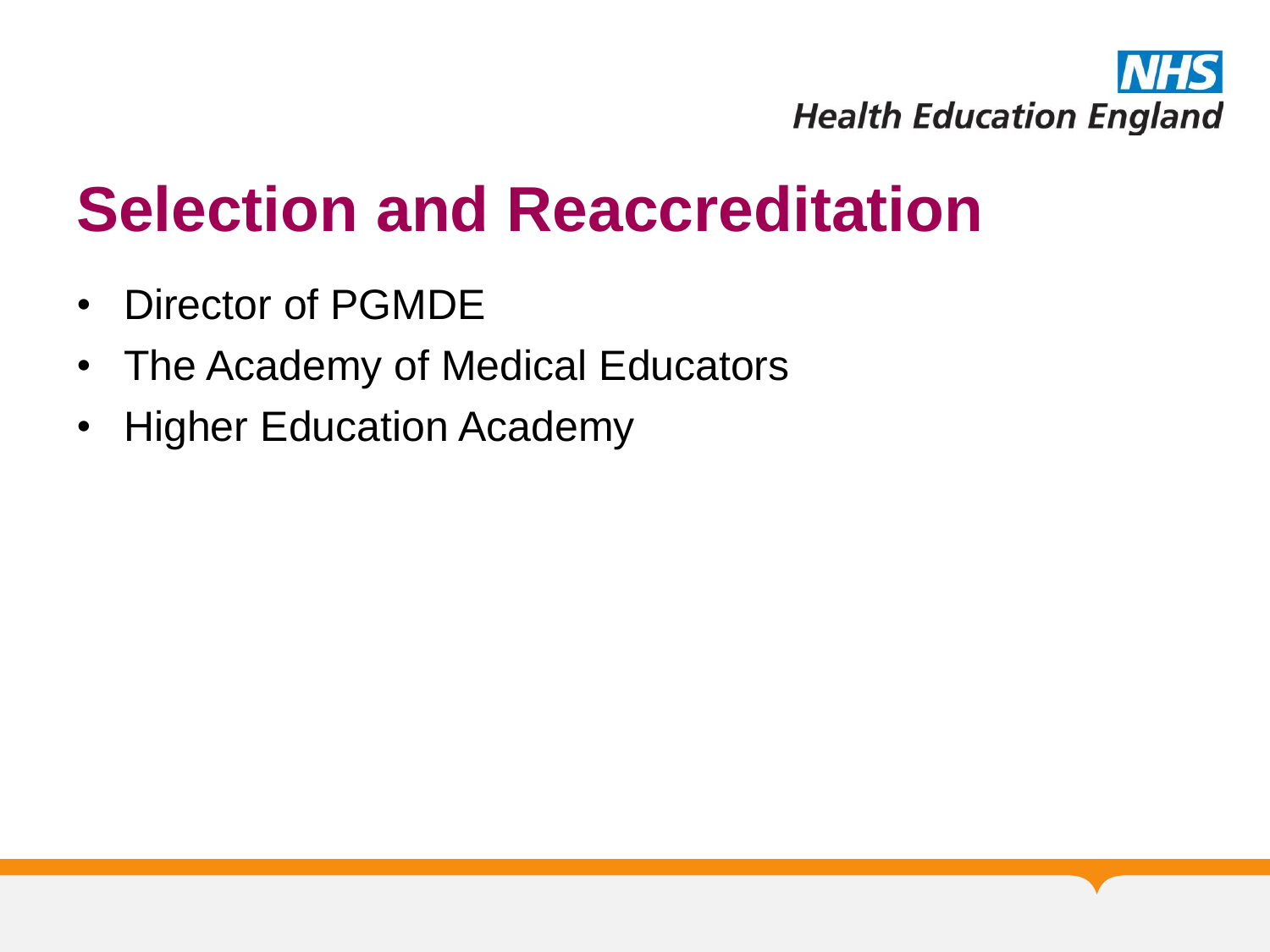

## **Accessing Training**

- Trusts KCH Trainer's Accreditation Course Bart's Health – customised for dentists
- RCS Training and Assessment in the Clinical Environment (TrACE)
- HEE Multiprofessional Faculty Development
- RCP **Educational Supervisor Workshop and** Accreditation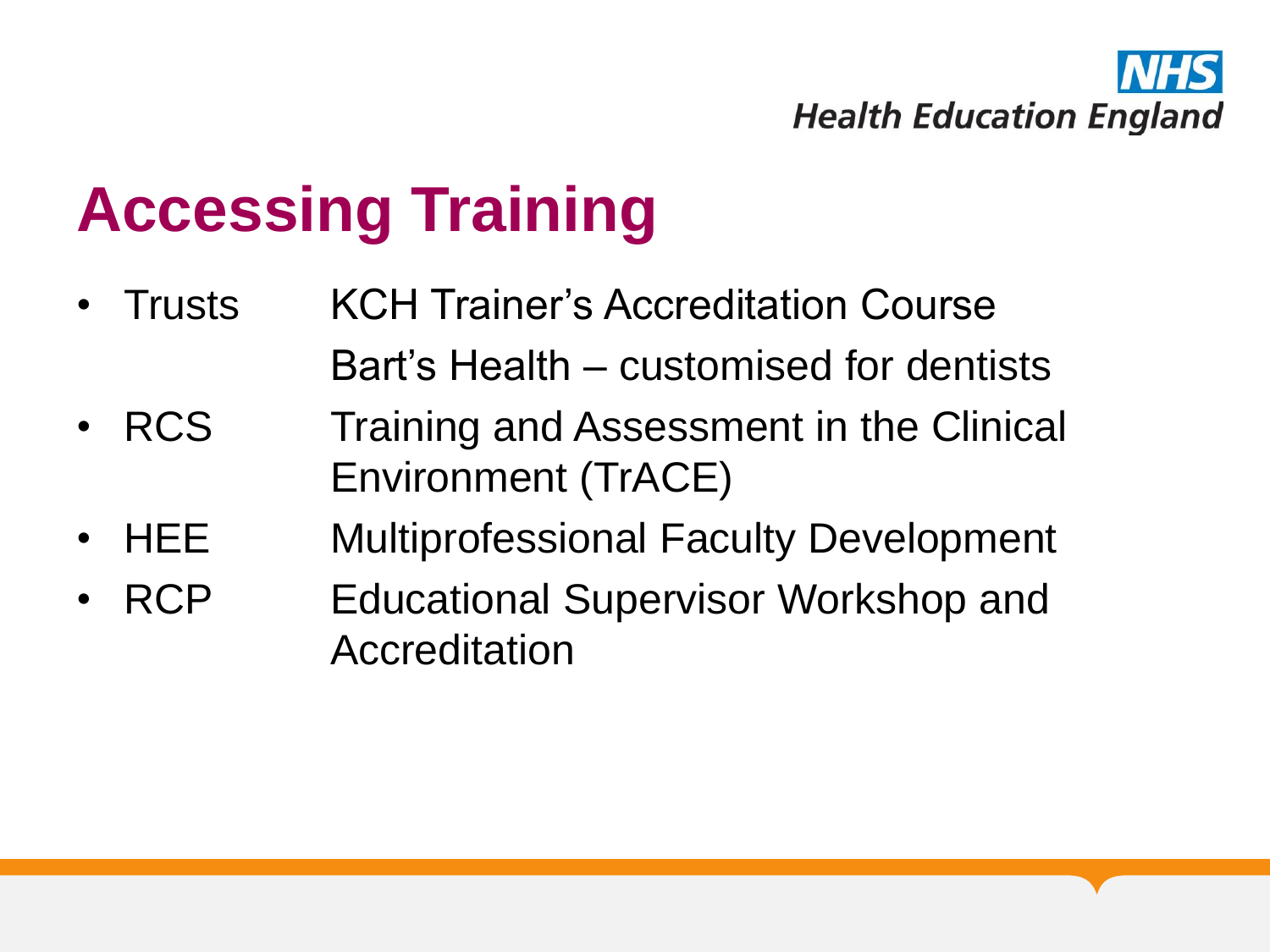

## **Trust Responsibilities**

- Maintain database of ES and CS
- Process of portfolio-based accreditation 3 yearly review
- Process must be developmental for the educator PDP
- Director of PGMDE provides formal statement of accreditation
- Provision of ongoing faculty development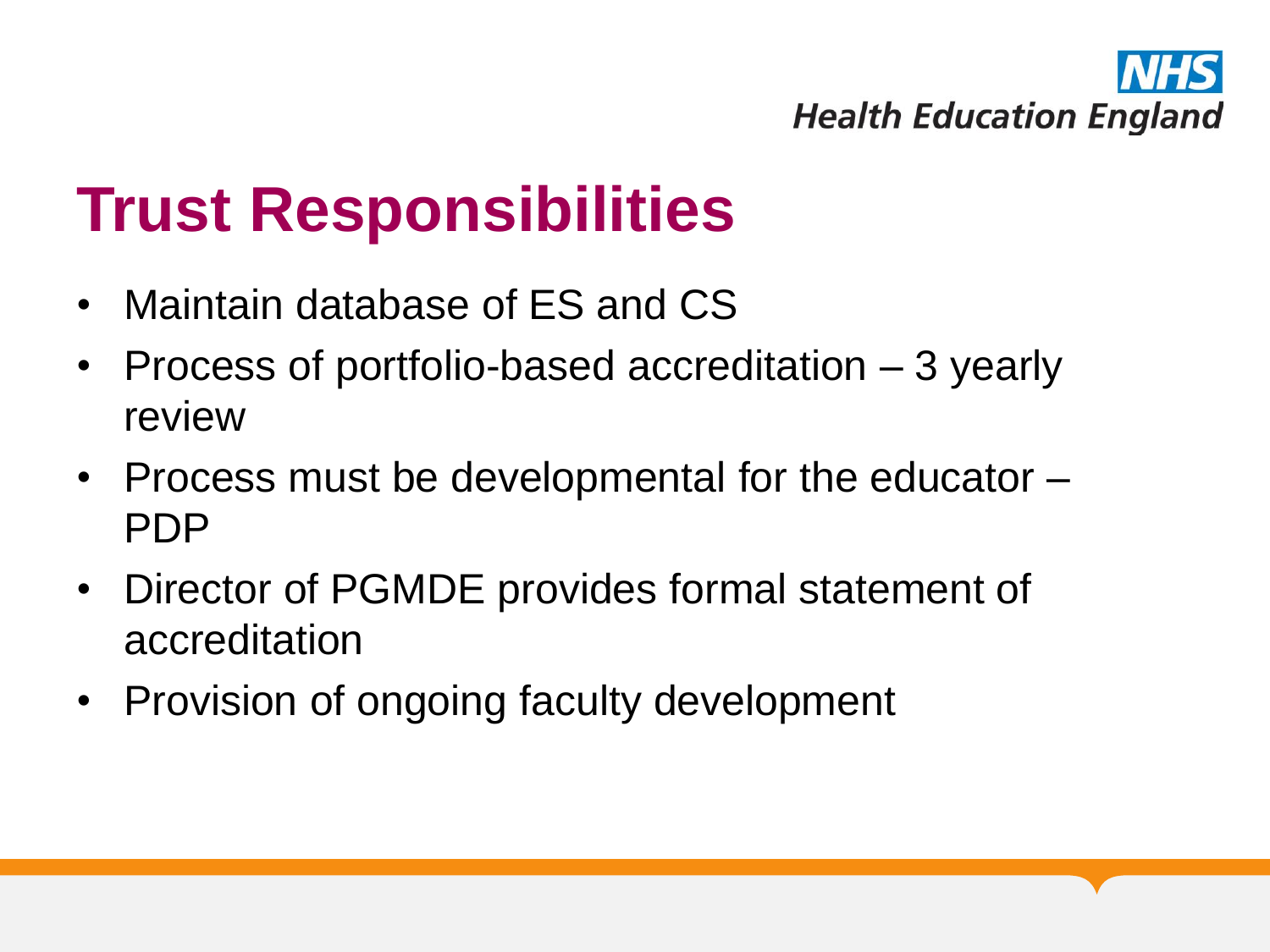

## **Future Plans**

• Revised framework for LaSE